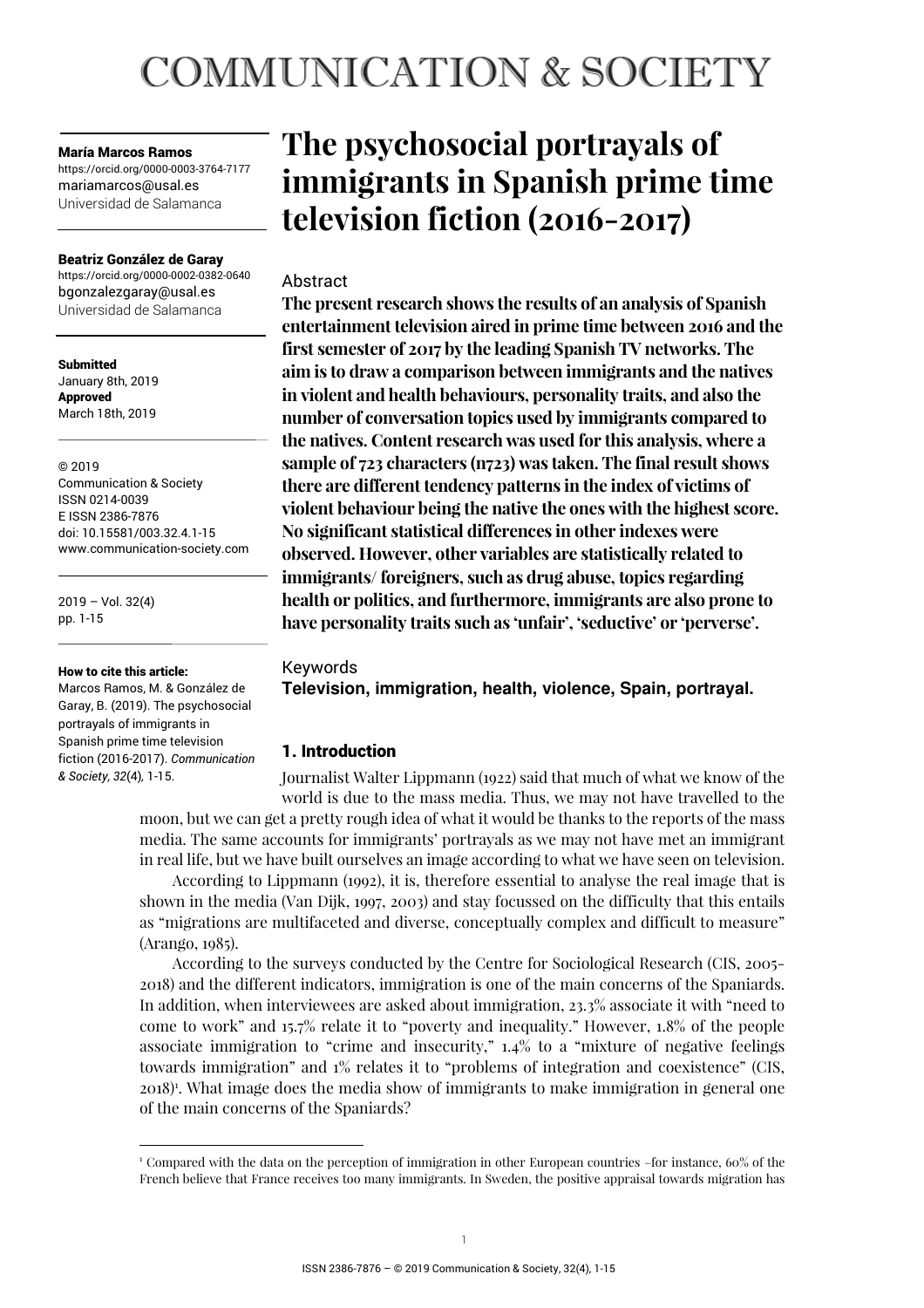What image is portrayed in the media? It is, therefore, necessary to analyse the media behaviour in immigrants' representation, as it may help us to know what kind of image is being transmitted to society. Besides, we seek to comprehend the upsurge of some prejudiced or even racist attitudes as Wieviorka (2009, p. 145) indicates, "One cannot genuinely analyse contemporary racism without questioning the influence of the media on the progress, dissemination and also the regression of the phenomenon."

Nowadays TV series is one of the most appreciated audiovisual products (Bermejo & Núñez, 2008; Moreno & Rodríguez, 2016) so it is interesting to analyse how, among other variables, immigration is visualized. Television series can contribute to public perception and it can shape opinions of a whole new generation, (Montero, 2005). Research shows that a large part of the youngsters forges the immigrants' perception of watching television and mainly by TV series (Prats, De Régil, Lobarte, Higueras & Santamaría, 2005). A recent review by/of Eberl, Meltzer, Heidenreich, Herrero, Theorin, Lind, Berganza, Schemer and Strömbäck (2018) points out that:

The audience is more likely to be exposed to entertainment shows, series or movies, than to news media and in spite of the fact that a large part of the European public uses the media daily still, we neglect the social impact that the media and its social discourse has on immigration and immigrants (p. 128).

This is why, in addition to those mentioned above, this research focuses on the study of television fiction, since it stimulates the viewers' way of thinking (Oliver & Raney, 2011). In particular, the series produced in Spain and broadcasted in prime time can have a more significant impact on spectators as it gets people acquainted with certain attitudes and preserves them, in particular when it comes to immigration, being thus subject of this study.

#### 2. Theoretical framework and literature review

The media is quite familiar with news on immigration, but depending on how the discourse has framed the message that is sent can be very different. Thus, if the immigrants' image is focused on aspects such as conflict, violence, crime, lack of adaptation or the abuse of the social security system, natives –even those who have never been in contact with immigrants or who have had a satisfactory and friendly relationships– will tend to identify immigration with the stereotypes reflected in the media.

Several theories support the idea that TV characters can reduce the negative impact of their image in real life, due to the so-called mediated contact through media (Müller, 2009; Park, 2012). If the spectators see friendly relations between natives and immigrants on the screen, the prejudice is undermined in two ways: reduction of anxiety in intergroup contact and fostering empathy by putting things into perspective (Pettigrew & Tropp, 2008).

It is a researchers' duty to make this world a better place to live in and therefore, it is necessary to analyse the media's role in shaping judgments and opinions (Van Dijk, 1997; Cea D'Ancona, 2004; Igartua & Muñiz, 2007; Martínez Lirola, 2016, 2017), as they may become diffusers of prejudiced and racist attitudes that may have consequences for immigrants' adaptation in society, encouraging rejection or exclusion (Van Dijk, 1989, 2007; Scheufele, 2000; Igartua, Muñiz & Cheng, 2004, 2005; Muñiz, Igartua, Otero & Sánchez, 2008; Igartua, Marcos, Alvidrez & Piñeiro, 2013; Igartua & Frutos, 2016).

When it comes to immigrants' portrayals in the media, two patterns are observed: On the one hand some nationalities are linked to issues with a negative touch, such as crime, violence, etc. (Cea D'Ancona & Valles, 2011) suggesting what Igartua, Otero, Muñiz, Cheng and Gómez (2007, p. 198-199) have called an illusory correlation relating crime with nationality and the

decreased from 37% in 2011 to 25% in 2016 (Gazette, 2017)– in Spain, the data are quite low. As stated by Arango (2010, p. 71-72) "international media has observed with admiration the quiet and calm attitude of Spanish society towards the dramatic growth of the immigrant population in the last decade".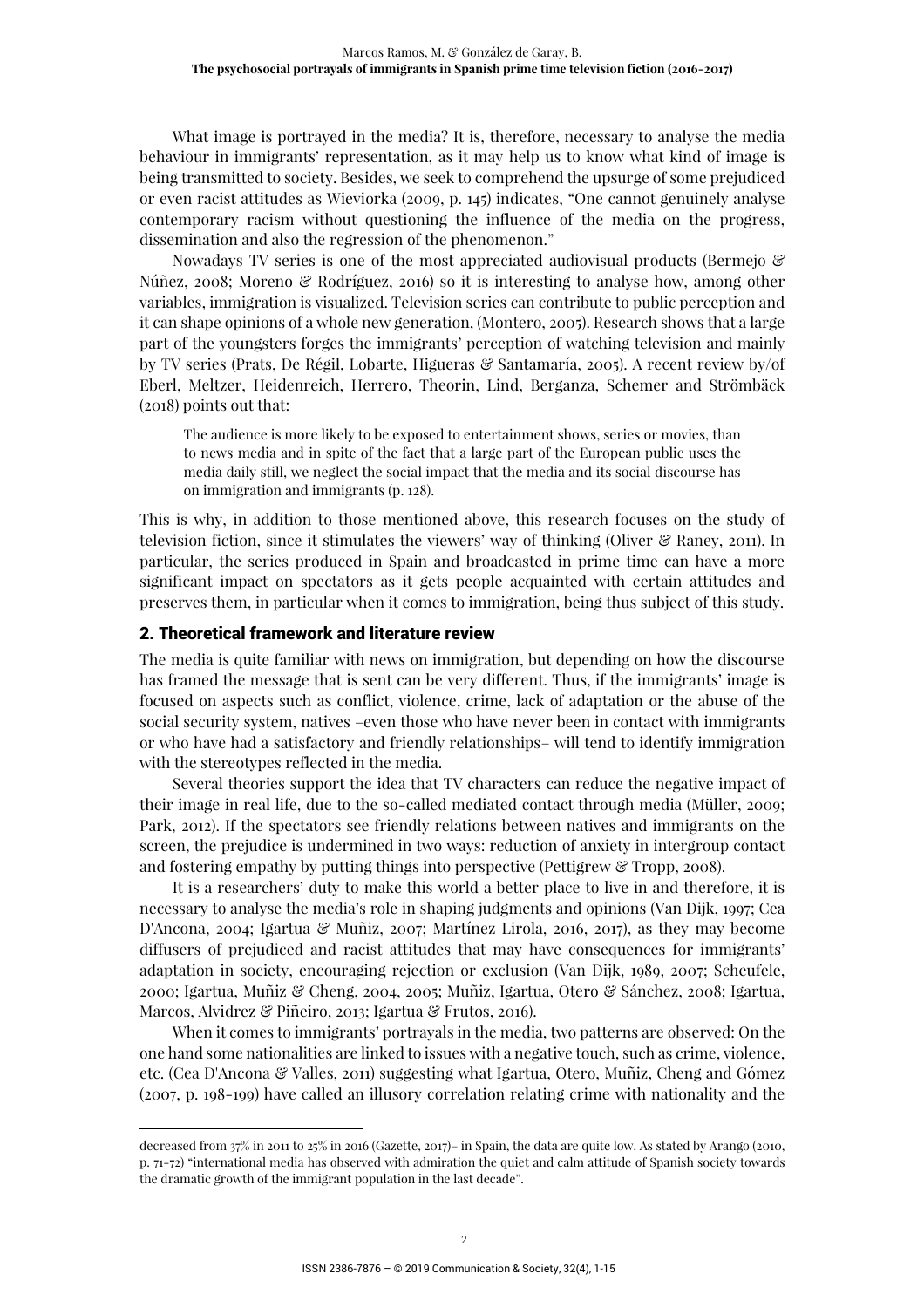use of stereotypical portraits, without delving into the reality of this phenomenon. And on the other hand to inform or, also, to create immigrant characters for fiction shows (Marcos, Igartua, Frutos, Barrios, Ortega & Piñeiro, 2014). This has been confirmed by studies that have analysed the presence of immigrants in the media (Van Dijk, 1989; Entman, 1992; Romer, Jamieson & De Coteau, 1998; Dixon & Linz, 2000; Igartua, Muñiz & Cheng, 2005; Igartua, Muñiz, Otero & de la Fuente, 2007; Martínez Lirola, 2016, 2017). The conclusion is that there exists a stereotyped and prejudiced vision<sup>2</sup>. Martínez Lirola (2016) carried out a research on sub-Saharan immigrant portrayals' in newspapers *El País* and *ABC* from January 2012 to 2015 and concluded that immigrants are represented as wild individuals who want to enter Spain by any means and, that this behaviour justifies the use of violence.

Immigrants are portrayed as intruders and as being hard to control (Martínez Lirola, 2016, p. 13). The news examined emphasizes the intrusive approach, stating that immigrants are "controversial persons" and that their presence is a burden on society. The reinforcement of the image as being "the others," excluded from the main group, and thus lacking of human rights by keeping them separated from the group (Martínez Lirola, 2016, p. 13).

Martínez Lirola adds that the negative representation of immigrants does not encourage society to support its human rights, which favours discrimination and focuses on the nonexistence of human rights by pointing out that their stay is illegal (2016, p.) 14.

Many studies have examined the representation of immigration in the media, however, in recent years, studies analysing this group in television shows have increased, especially in fiction series as these are: "not only entertainment, they present identification models that are taken as an example and that tend to encourage and root even more the stereotyped representations" (Galán, 2006). Santana Mejía, Martínez de Morentín and Medrano Samaniego (2018, p. 219-220) conducted a study based on a questionnaire response from 70 students to study the existence of prejudice in cultural diversity in television series. Results revealed that the students of communication perceived the immigrant character more as a secondary character.

According to university students, when it comes to dramas, there is a major feeling of prejudice than in comedies. Students revealed that in international series the immigrants' role is far more important than in national series where the character is perceived more as a victim of violent acts. Regarding the topics of conversation, the researchers pointed out that the immigrant characters in the local series talked about social differences and money, while in international series the most usual topics were sports and friendship.

We must bear in mind that audio-visual fiction is an essential creator of the collective imagination. In this sense, for example, the presence of an immigrant will serve the audience not only to be aware of the existence of such minority but will also, and above all, create a mental picture, even for the reproduction of their conducts and attitudes. Müller (2009) points out that the contact between individuals from different cultures can be fostered through television shows.

Few studies have been carried out on immigrants' representation in fiction series, nevertheless, useful conclusions can be drawn to confirm the underrepresentation of immigrants used as characters and in plots, and when used, they are stereotyped. (Mastro  $\mathcal{C}$ Greenberg, 2000; Harwood & Anderson, 2002; Mastro & Behm-Morawitz, 2005; Igartua, Barrios & Ortega, 2012; Marcos *et al.*, 2014).

<sup>2</sup> When we speak of stereotype we have to bear in mind two key concepts such as prejudice and racism this being understood as "antipathy based on an erroneous and inflexible generalization" (Allport, 1954, p. 9) that consequently leads to a negative attitude towards an individual for belonging to a social and/or ethnic group. However, it is difficult to find people who openly declare themselves racist so at present the expression "scientific racism" is hardly used and there has been more talk about "modern racism" (McConahay, Hardee & Batts, 1981), "aversive racism" (Gaertner & Dovidio, 1986) or "subtle prejudice" (Pettigrew & Meertens, 1995). These new types of racism are more difficult to detect both in people as in media contents.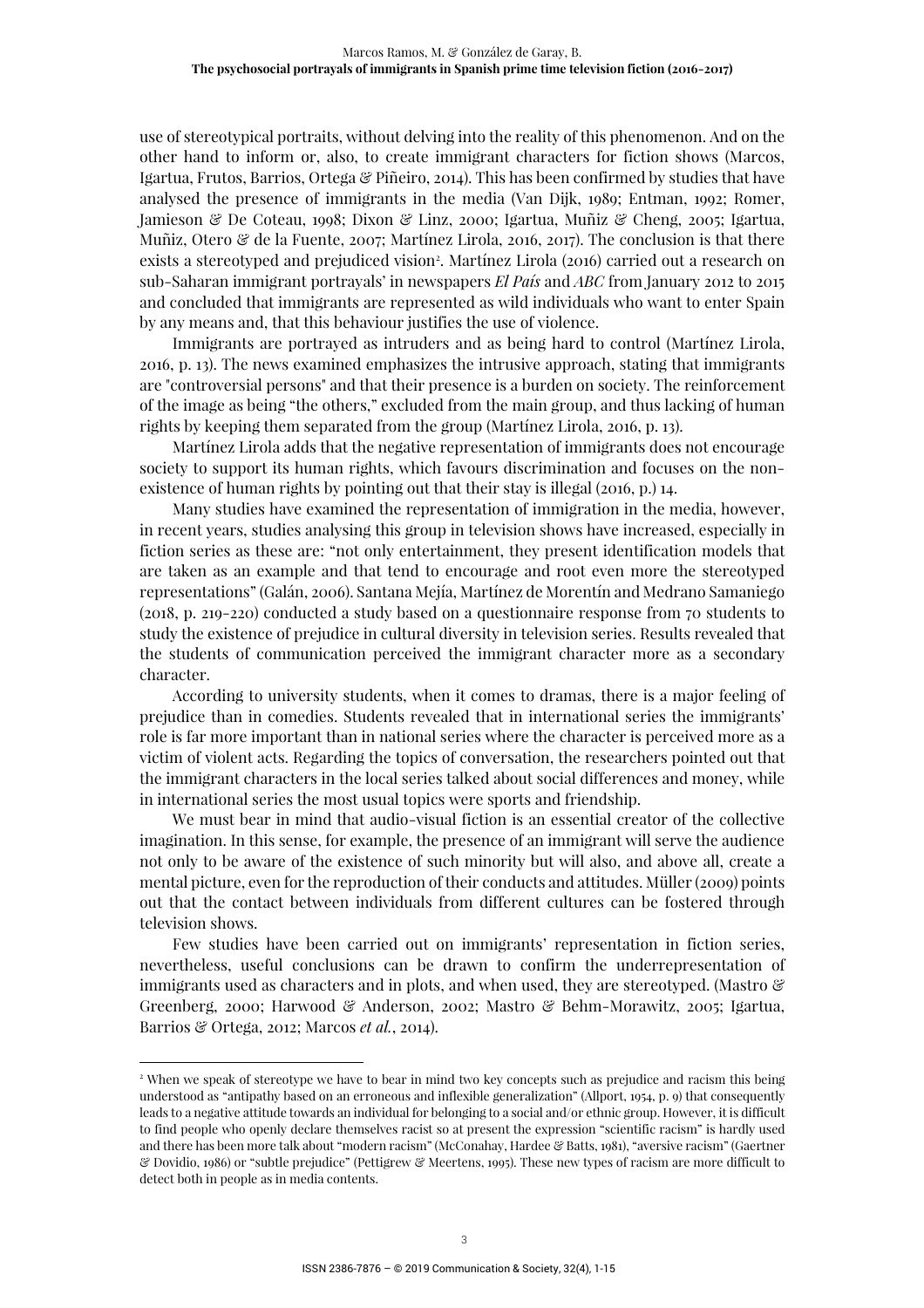Fewer studies were carried out in Spain (Galán, 2006; Ruiz-Collantes, Ferrés, Obradors, Pujadas & Pérez, 2006; Lacalle, 2008; Igartua, Barrios & Ortega, 2012; Marcos *et al.*, 2014), than in the Anglo-Saxon world, but nevertheless, after the study of the Spanish fiction series both in quality and quantity all agree on the following conclusions: "the discriminatory or biased representation of the immigrants" (Galán, 2006), under-represented (Lacalle, 2008; Marcos *et al.*, 2014), in addition to a representation related to violence, with low qualifications and focused on their irregular situation (Van Dijk, 2007; Lacalle, 2008; Marcos *et al.*, 2014), having secondary roles in the series (Ruiz-Collantes, Ferrés, Obradors, Pujadas & Pérez, 2006; Marcos *et al.*, 2014).

The most important study to date that has taken into account a very large sample–114 programs and 2,623 characters– (Marcos *et al.*, 2014) led to the conclusion that the immigrant /foreign characters were underrepresented in fiction shows aired during the prime time since they mostly had secondary roles. When immigrants appeared they were mainly illiterate persons, performing unskilled labour and having unstable employment, and having a lower socioeconomic level than the native characters. Furthermore, they played the role of villains involving them in plots with a large amount of violent acts. Also particular negative features were added to the immigrants' personality: overall they were more aggressive, high-conflict people, disloyal or treacherous and more intolerant than the native characters.

In this study, the research findings presented are based on a socio-demographic analysis of 723 characters from Spanish television series aired in prime time on the main channels (La 1, La 2, Antena 3, Cuatro, Telecinco and La Sexta) throughout 2016 and the first semester of 2017. The research is focused on national fiction shows, which allows a more in-depth and more detailed analysis of what is being produced, broadcasted and seen in Spain here and now. It is of sum utility to be able to draw conclusions and extrapolate them to contemporary Spanish society.

# 3. Methodology

# 3.1. *Hypothesis*

Based on the theoretical review carried out and using previous studies that have also analysed the representation of immigration in national television fiction series (Galán, 2006; Ruiz-Collantes, Ferrés, Obradors, Pujadas & Pérez, 2006; Lacalle, 2008; Igartua, Barrios & Ortega, 2012; Marcos *et al.*, 2014) the following hypotheses were presented:

H1: Statistically significant differences are expected to be found between natives and foreign/immigrant characters in the violence indexes. Foreign/immigrant characters are excepted to have higher scores as they are related to violent exposure scenes in events with a violent charge, either as an attacker or as a victim.

H2: Natives are expected to drink less alcohol, take fewer drugs or smoke less than foreigners/immigrants.

H3: Statistically significant differences are expected to be found between natives and foreign/immigrant characters in discussion topics rates. Natives have a greater variety in dialogue, in other words, the native characters will talk about a greater number of topics than immigrants do.

H4: Native characters are expected to score higher on positive personality traits (such as friendly, hardworking, kind, intelligent, etc.) than foreign/immigrant characters who will score higher on the negative features (such as controversial, aggressive, racist, etc.).

#### 3.2. *Content analysis*

Content analysis is the research technique used in this study, which "includes special procedures for the processing of scientific data" (Krippendorff, 1990, p.28) and allows to quantify data and provide objective conclusions, supported by numbers that represent real phenomena, as said by Juan José Igartua (2006, p. 180),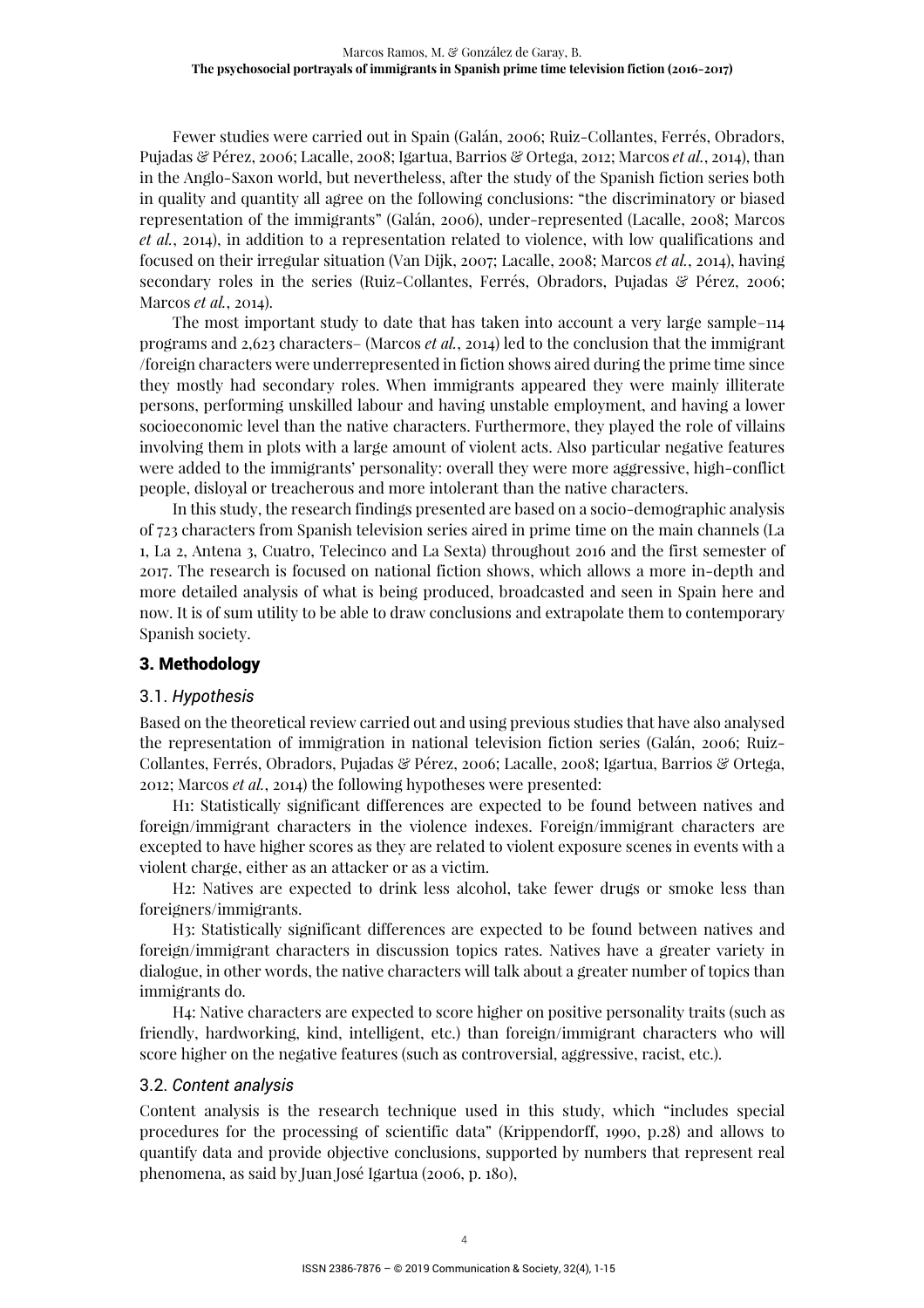content analysis is present in those works that need a scientific approach of analytical messages (whatever their nature is), understand their origins or creating process, obtain accurate descriptions of its structure and components, analyse their flow patterns of exchange, trace its evolution and infer its impact.

Using content analysis as a research technique is very useful and necessary in Social Sciences since it allows "to express, based on certain data, reproducible and valid inferences that can be applied to their context" (Krippendorff, 1990, p. 28). It also includes data not as a physical event but as symbolic phenomena. Therefore, content analysis has become one of the most used techniques in this field.

# 3.3. *Units of Analysis*

The units of analysis were the characters of the television series examined for the sample, being as such human beings –disregarding animals, aliens, fantasy or science fiction characters and cartoons– that appear throughout the show and may have some conversation with other talking individuals (Koeman, Peeters & D'Haenens, 2007).

# 3.4. *Codebook and coding sheet*

A codebook of 18 pages was created, with 50 variables to measure the psycho-social portrayal of the characters using the studies by Neuendorf, Gore, Dalessandro, Janstova and Snyder-Suhy (2010), Marcos *et al.* (2014) and Álvarez-Hernández, González de Garay and Frutos (2015). The codebook collected primary identification data, such as: type of character, sociodemographic aspects of the character, narrative skills of the character, social sphere of the character, violent behaviour of the character, victim of violent behaviours, health problems of the character, topics of conversation used by the character and personality traits, both positive and negative.

In this study, the following variables have been taken into account:

*Nationality.* 1 = Citizen of the country where the main narrative action takes place. (native, if living in his or her country of origin); 2 = foreigner, a person born or coming from a country other than the one he or she resides temporarily (for studies, holidays or business); 3 = immigrant, a person who comes to live permanently in a foreign country with a concrete work project; a character could also be coded as "immigrant" (second generation) if at least one of the parents had not been born in the country where the main action takes place and had settled for work reasons. For codification, both the foreigner and immigrant subvariables were united to perform a better analysis of the data<sup>3</sup>. The reliability of this variable was.82.

*Violent behaviour of the character*. With a dichotomous scale ( $o = no, 1 = yes$ ), and based on the Potter and Warren scale (1998) the presence of different grades of violence were coded: a) mayor physical attack ( $\alpha$ k .71); b) minor physical attack ( $\alpha$ k.89); c) carrying out or executing acts that cause property damage (PAo.85); d) acts of intimidation (PAo.79); and, e) making hostile remarks (PAo.81).

*Violent behaviour towards the character*. With a dichotomous scale ( $o = no, 1 = yes$ ), and based on the Potter and Warren scale (1998) aggressive behaviour towards the character or if

<sup>3</sup> The INE (Spanish Statistical Office) does not distinguish between immigrants and foreigners, as was done in the study when they were coded. Therefore, a new variable was created for data analysis in which these two variables were put together to make the analysis would be more complete and reliable as in some cases it is difficult to codify if a character is a foreigner –somebody who is not in his native country temporarily– or an immigrant –somebody who is not in his native country but has no intention of going back– in an audiovisual narrative, as it may not be shown clearly. Even in real life a person can go to a country with the intention to stay temporarily (it would be a foreigner) but eventually stays permanently, (which would make it in immigrant). It could even be the case that the intention is to settle permanently (it would be an immigrant) but ends up returning to the country of origin, thus becoming a foreigner. If we study it as a whole, we emphasize on "them" and "us" (Van Dijk, 2003), that is, "them *versus* us" according to Wodak (2012), one of the most convincing arguments of the discriminating arguments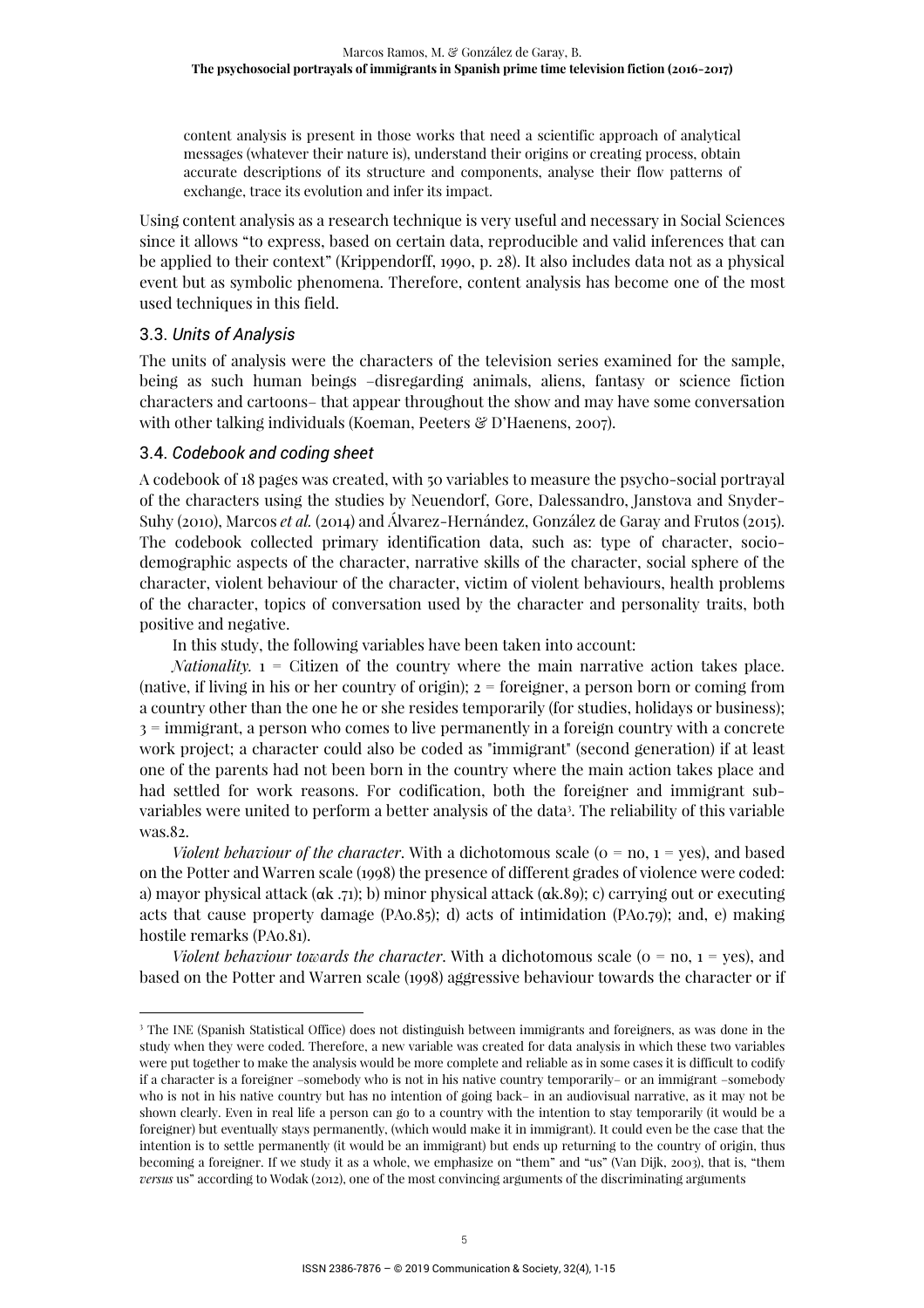the character was victim of the following types of violence a) mayor physical attack ( $\alpha$ k.82); b) minorphysical attack ( $\alpha$ k .77); c) acts that cause property damage (PAo.85); d) acts of intimidation (PAo.79); and, e) hostile remarks (PAo.81).

*Health problems of the character*. Codification  $(i = \text{ves}, o = \text{no})$ , if the character analysed: a) drank alcohol (PAo.95); b) smoked tobacco (αk1); c) took drugs (αk1); d) took illegal drugs (PAo.97); e) presented an eating disorder (αk1).

*Conversation topics of the character*. With a dichotomous scale ( $o = no$ ,  $1 = yes$ ), if the character talked with others, on some occasion throughout the show, about the following topics: Love (PAo .93), Violence (PAo .85), Friendship (PAo .92),Ssex (PAo .87), Money (PAo .84), Machismo (PAo .92), Work (PAo .70), Environment (PAo 1), Health (PAo .71), Education (PAo .92), Family (PAo .80), Politics (PAo .85), Sports (PAo .89), Racism (PAo .92), Immigration (PAo .91) and Empowerment (PAo .95).

*Personality traits of the character*. Taking into account the study by Igartua, del Río, Álvarez, García, García, Garrachón and Yáñez (1998), a three-point scale was used to analyse the study  $(1 = not characteristic of the character; 2 = Defines the characters' personality partially or$ moderately; character;  $3$  = perfectly defines the characters' personality;  $99$  = cannot be codified), the following features of the characters' personality were analysed: friendly (αk.53), open (extrovert) (αk.62), kind (αk.61), disloyal or treacherous (αk.79), unfair (αk.60), aggressive ( $\alpha$ k.33), intelligent ( $\alpha$ k.78), hard worker ( $\alpha$ k.38), grateful ( $\alpha$ k.58), conflictive ( $\alpha$ k.52), racist ( $\alpha$ k.55), intolerant (αk.00), seductive (αk.68), irresponsible (αk.42), maternal / paternal (αk.68), weak ( $\alpha$ k.54), perverse ( $\alpha$ k.69) and brave ( $\alpha$ k.31).

# 3.5. *Sample*

The sample analysed was composed of 723 characters that were obtained from the analysis of the national fiction shows, excluding co-productions, aired in prime time between 2016 and the first semester of 2017 on the main national channels: La 1, La 2, Antena 3, Cuatro, Telecinco and La Sexta. The sample was selected from the episodes with the highest audience from each season of the abovementioned period according to Kantar Media data. The sample entails the following chapters (Table 1):

| N ° | Series                                                                 | Chapter                                                     | Audience          | characters characters | Number of Accumulated |
|-----|------------------------------------------------------------------------|-------------------------------------------------------------|-------------------|-----------------------|-----------------------|
|     | Bajo<br>(Under Suspicion)                                              | sospecha <sup>El</sup> oso (The Bear)                       | 3 162 000 (18,0%) | 25                    | $1 - 25$              |
|     | Buscando el norte Berlín para<br>(Looking<br>for<br>north)             | <i>the</i> principiantes<br>(Berlin for Beginners)          | 3 765 000 (20,7%) | 26                    | 26-51                 |
| 3   | El Caso: Crónica de<br>sucesos (The case:<br>Chronicle of events)      | El crimen del<br>abrevadero<br>(The crime of the<br>trough) | 2 531 000 (13,2%) | 37                    | 52-88                 |
| 4   | Chiringuito de Pepe Tradición<br><i>(Pepe's Beach Bar)</i> (Tradition) |                                                             | 2 951 000 (15,6%) | 19                    | 89-107                |
| 5   | La embajada<br>(The embassy)                                           | La mano en el fuego<br>(Hand in the fire)                   | 4 034 000 (22,5%) | 30                    | 108-137               |
| 16  | El hombre de tu vida Recursos<br>(The Man of your life)(Resources)     |                                                             | 2 266 000 (15,6%) | 14                    | 138-151               |
|     | Mar<br>de<br>(Plastic Sea)                                             | <i>plástico</i> La última palabra<br>(The Last Word)        | 3 232 000 (20,6%) | 25                    | 152-176               |

|  |  |  | Table 1: Analysis Sample. |  |
|--|--|--|---------------------------|--|
|--|--|--|---------------------------|--|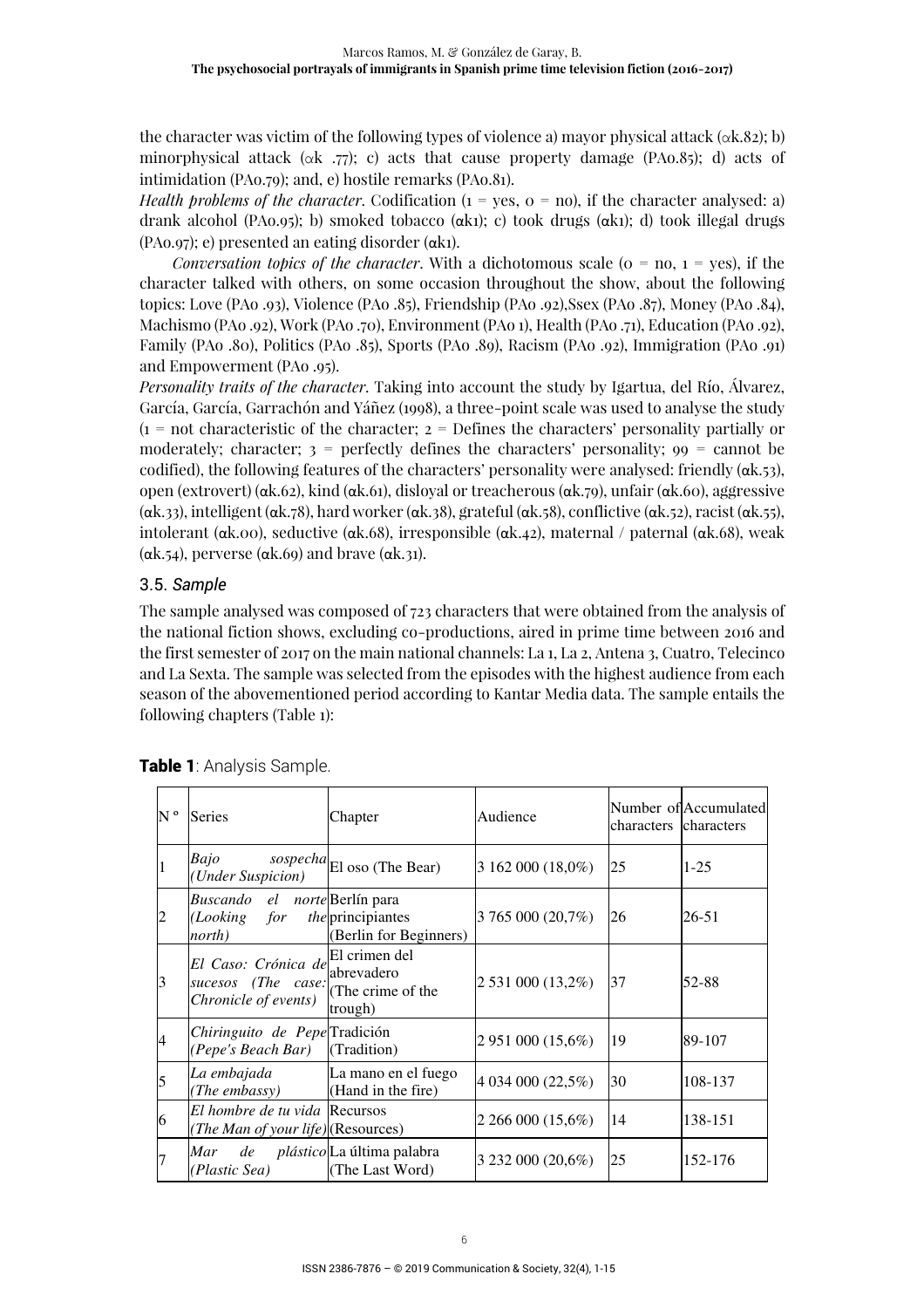#### Marcos Ramos, M. & González de Garay, B. **The psychosocial portrayals of immigrants in Spanish prime time television fiction (2016-2017)**

| 8  | Ministerio<br>El<br>del<br>Tiempo<br>(The<br>Ministry<br>Time) | Tiempo de leyenda<br>$of$ (Legend Time)                                                                                                                                 | 2 839 000 (14,6%)   | 24 | 177-200 |
|----|----------------------------------------------------------------|-------------------------------------------------------------------------------------------------------------------------------------------------------------------------|---------------------|----|---------|
| 9  | Olmos y Robles<br>(Elms and Oaks)                              | El misterio del bosque<br>tenebroso<br>(The Mystery of the<br>Dark Forest)                                                                                              | 2 095 000 (12,2%)   | 22 | 201-222 |
| 10 | El Príncipe<br>(The Prince)                                    | Inghimasi<br>(Inghimasi)                                                                                                                                                | 5 213 000 (29,2%)   | 27 | 223-249 |
| 11 | La sonata del silencio Marta<br>(The<br>Sonata<br>Silence)     | $of$ <sub>(Marta)</sub>                                                                                                                                                 | 1 893 000 (11,4%)   | 32 | 250-281 |
| 12 | Velvet<br>Velvet                                               | El gran día<br>(The Big day)                                                                                                                                            | 4 302 000 (26,2%)   | 34 | 282-315 |
| 13 | Vis a vis<br>$(vis \, \hat{a} \, vis)$                         | Líquido<br>(Liquid)                                                                                                                                                     | 2 649 000 (16,4%)   | 28 | 316-343 |
| 14 | Allí abajo<br>(Down there)                                     | Mi gran boda vasca<br>(My Great Basque<br>wedding)                                                                                                                      | 3 939 000 (21,7%)   | 29 | 344-372 |
| 15 | Cuéntame cómo pasó<br>how<br>(Tell<br>me<br>it<br>happened)    | Lo que aprendí<br>(What I Learned)                                                                                                                                      | 3 657 000 (19,2%)   | 40 | 373-412 |
| 16 | Águila Roja<br>(Red Eagle)                                     | Margarita reaparece en<br>la villa y descubre que<br>Gonzalo es Águila<br>Roja<br>(Margarita reappears<br>in the village and<br>discovers that Gonzalo<br>is Red Eagle) | 3 661 000 (21,6%)   | 19 | 413-431 |
| 17 | La que se avecina<br>(The looming)                             | Una sonámbula, un<br>hombre florero y un<br>ácaro en chándal<br>(A sleepwalker, a man<br>vase and a mite in a<br>tracksuit)                                             | 4 996 000 (27,2%)   | 50 | 432-481 |
| 18 | Merlí<br>(Merlin)                                              | Los peripatéticos<br>(The Peripathetic)                                                                                                                                 | 1.432.000 (7,6%)    | 19 | 482-500 |
| 19 | Víctor Ros<br>(Victor Ros)                                     | Centauros de Sierra<br>Morena<br>(Sierra Morena<br>centaurs)                                                                                                            | 1 633 000 (10,1%)   | 26 | 501-526 |
| 20 | Pulsaciones<br>(Pulsations)                                    | La memoria del<br>corazón<br>(The memory of the<br>heart)                                                                                                               | 3 011 000 (17,1%)   | 27 | 527-553 |
| 21 | Sé quién eres<br>(I know who you are)                          | Kilómetro cero<br>(Kilometer Zero)                                                                                                                                      | 3 176 000 (18,9%)   | 21 | 554-574 |
| 22 | La casa de papel<br>(The Paper House)                          | Efectuar lo acordado<br>(Come to an<br>agreement)                                                                                                                       | 4 090 000 (25,1%)   | 28 | 575-602 |
| 23 | Cuéntame cómo pasó del mar<br>(Tell<br>how<br>me<br>happened)  | Por ti contaría la arena<br>$it$ (For you, I would<br>count the grain of<br>sands in the sea)                                                                           | $3.304.000(20,1\%)$ | 30 | 603-632 |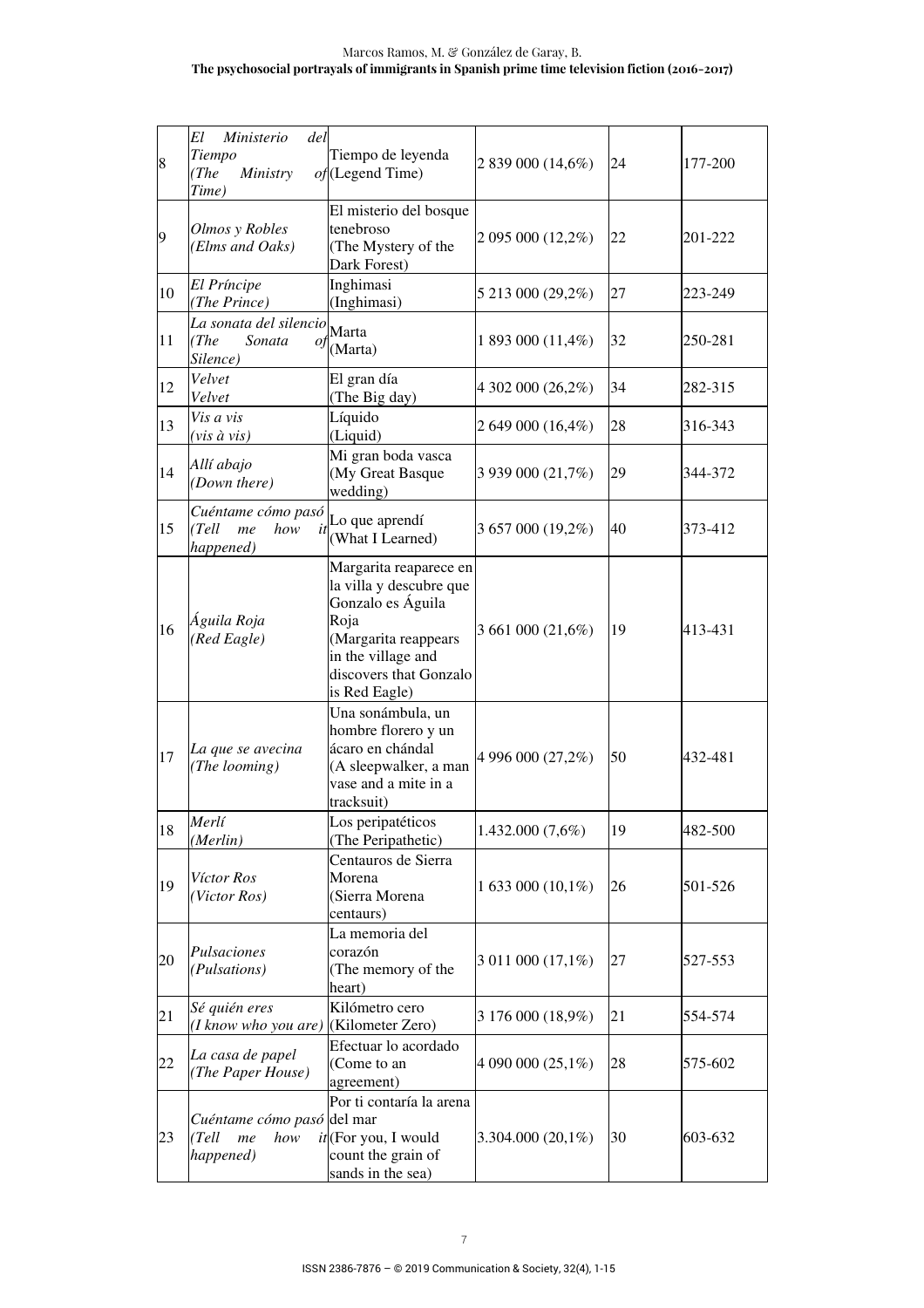| 24        | El final del camino<br>( <i>The end of the road</i> ) (Welcome to | Bienvenidos a<br>Compostela<br>Compostela)                 | 2 170 000 (13,0%) | 40 | 633-672 |
|-----------|-------------------------------------------------------------------|------------------------------------------------------------|-------------------|----|---------|
| 25        | <b>IFamily</b><br>(IFamily)                                       | Y de repente un<br>extraño<br>(And suddenly a<br>stranger) | 1 520 000 (8,7%)  | 21 | 673-693 |
| <b>26</b> | Allí abajo<br>(Down there)                                        | Carpe diem<br>(Carpe diem)                                 | 3 842 000 (23,7%) | 30 | 694-723 |

Source: Own elaboration.

The final sample came down to 710 characters as 13 values were lost and excluded from the analysis. 89% of the characters were native-born, that is, characters born in the same country in which the fiction is located. 7.1% of the character were foreigners/immigrants and 3.9% were emigrants.

In order to determine if the immigrant population represented in the series was similar to the actual population, demographic statistics were used. According to the data from the INE (2017), as of January 1, 2017, 46,528,966 inhabitants lived in Spain, of which 9.5% of the population were registered as foreigners (4,424,409 people). Taking these number into account, the sample shows a percentage of foreigners/immigrants of 7.1%. If we reflect this on national fiction shows, it could be said that the foreigners/immigrants are underrepresented, in this case, 2.4 percentage points to the Spanish demographic reality.

# 3.6. *Coding and Intercoder reliability*

The units of analysis were coded by four coders with experience in the codification of characters in audio-visual stories. These coders read the codebook several times and made coding examples that enabled a better approach to the different variables used in this study.

Furthermore, only variables clearly shown in the fiction could be coded. That is, inferred variables were not marked as valid, only those clearly said or shown, in order to obtain more "valid" data. In case it could not be coded as valid, it was marked as 99 = not known, cannot be identified.

A second coding was carried out for 10.23% of the characters ( $n = 74$ ) of the sample, by two coders not related to the coding process, to evaluate the reliability of the process in order to determine if the data obtained in the coding process were reliable and could, therefore, be extrapolated to other studies.

The coefficient of Percentage of Observed Agreement (PAo) and Alpha of Krippendorff (αk) (Igartua, 2006) was used to perform the reliability analysis procedure. These two tools are used because the Alpha coefficient of Krippendorff has been shown to yield very low values even when the simple agreement is high in variables whose data are much skewed towards one of the options (Lovejoy, Watson, Lacy, and Riffe, 2016, pp. 4-5). Due to the low indexes of liability, six variables –three of positive charge and three of negative charge - were rejected in the extraction of data: 38 (aggressive), 40 (worker), 41 (grateful), 44 (intolerant), 46 (irresponsible) and 50 (courageous). The average in the observed agreement index (PAo) was .87 (DT: 0.07), while the average obtained in the Krippendorff Kalpha coefficient was  $\alpha$ k = .74 (SD: 0.14). Both are values with a high-reliability facto r(Igartua, 2006, p. 221).

# 4. Results

Hypothesis 1: Statistically significant differences are expected to be found between natives and immigrant/foreigners in the violence indexes, foreigner/immigrants will have a higher score as they are more involved in violently charged events, either as an attacker or as a victim.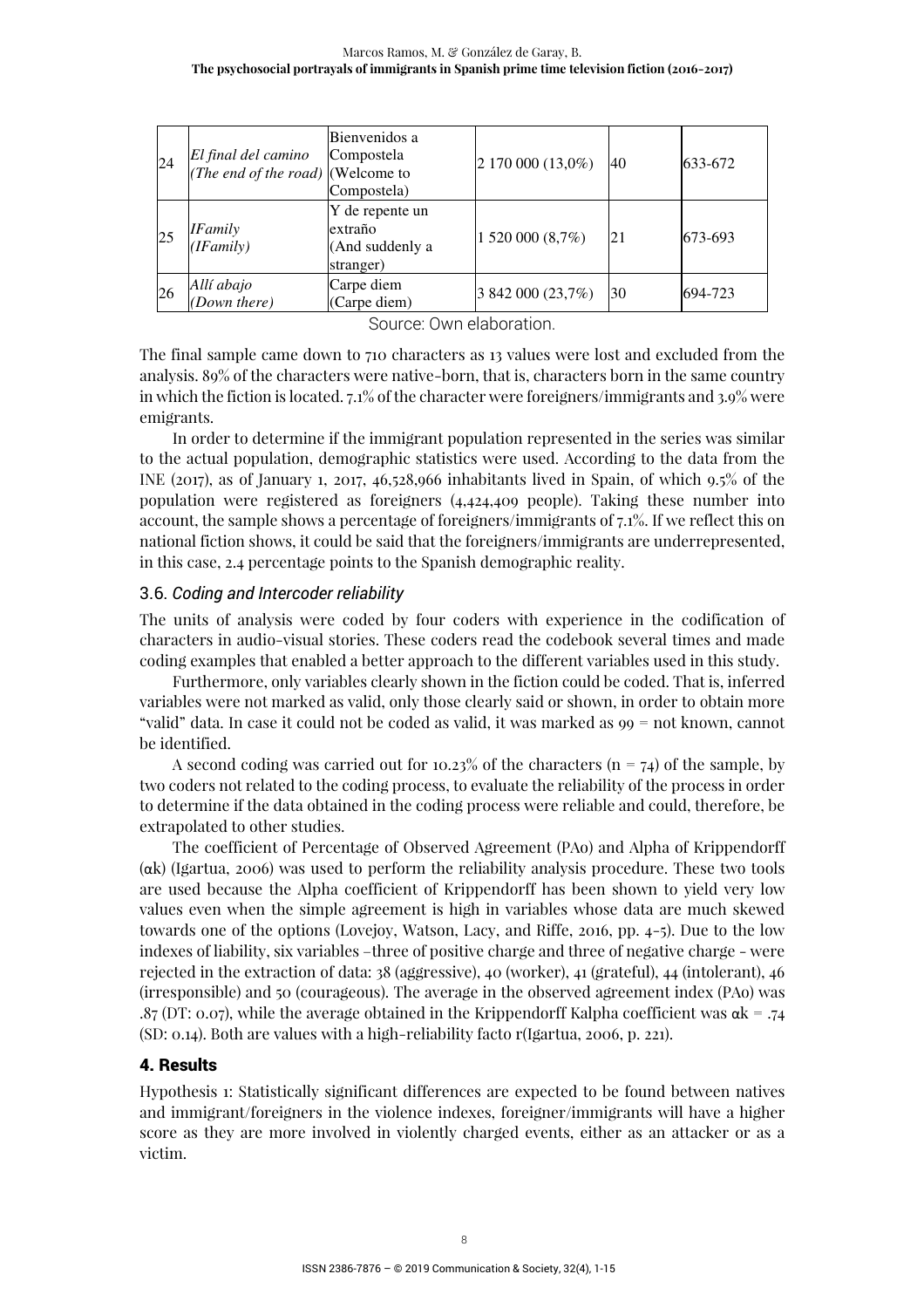The **first hypothesis** analysed the differences between the immigrant/foreign characters, in comparison with the natives, in violent behaviours. It was expected to find that immigrant/foreign characters were involved in more violent acts and were also involved in violent acts being victims themselves.

To test this hypothesis, a Student T analysis was performed between both groups in which the differences between both groups were analysed. The independent variable was the nationality of the native-born versus foreigner/immigrant- and the subordinate variables were the following indexes: violent behaviour and victimization.

| Table 2: Differences between natives and immigrant/foreign characters in violent |  |
|----------------------------------------------------------------------------------|--|
| behaviour.                                                                       |  |

| Variables (indexes) |                              | <b>Nationality</b> |           | F    | Gl    | р    |
|---------------------|------------------------------|--------------------|-----------|------|-------|------|
|                     |                              | Native             | Immigrant |      |       |      |
|                     |                              |                    | Foreigner |      |       |      |
| $\bullet$           | Violence [Theoretical range: | 0.65               | 0.79      | 3.41 | 1,708 | .411 |
|                     | $0-5$ ]                      | (0.14)             | (0.17)    |      |       |      |
| $\bullet$           | Victimization [Theoretical]  | 0.60               | 0.08      | 3.86 | 1,706 | .073 |
|                     | range: $0-5$ ]               | (0.13)             | (0.14)    |      |       |      |
| N                   |                              | 632                | 78        |      |       |      |

Note: For each variable, the average and the standard deviation is shown between brackets. Source: Own elaboration.

If the differences between natives and foreigner/immigrants are analysed individually, trend differences were observed in the victim of violent behaviour index (t  $(708) = -1,794$ , p = .073) as can be seen in Table 2. However, there are no significant differences between both groups with the Student T control statistic in the violence index used. Even so, one can see a higher score for the natives in this index (Table 2). The individual analysis by variables did not give statistically significant results except in "victim of violent behaviours: major physical attacks" in which it was a trend ( $\chi$ 2 [1, N = 710] = 3,701, p <.054).

**Hypothesis 2:** The natives are expected to drink less alcohol, take fewer drugs, consume fewer drugs or smoke less than immigrants/foreigners.

The second hypotheses analysed the differences between the immigrants/foreigners, compared to the natives, assuming that the former would present major health problems.

| Variables (indexes) |                          | Nationality |                | F    | Gl    |      |
|---------------------|--------------------------|-------------|----------------|------|-------|------|
|                     |                          | Native      | Immigrant/Fore |      |       |      |
|                     |                          |             | 1gner          |      |       |      |
|                     | Health problems          | 0.03        | 0.41           | 1.03 | 1.708 | .563 |
|                     | [Theoretical range: 0-5] | (0.88)      | (0.93)         |      |       |      |
|                     |                          | 632         | 78             |      |       |      |

**Table 3:** Differences between natives and immigrant/foreigners in health problems.

Note: For each variable, the average and the standard deviation is shown between brackets. Source: Own elaboration.

Table 3 shows that, despite the fact that immigrant/foreign characters scored higher in the index of health problems, the differences with respect to the natives did not turn out to be statistically significant.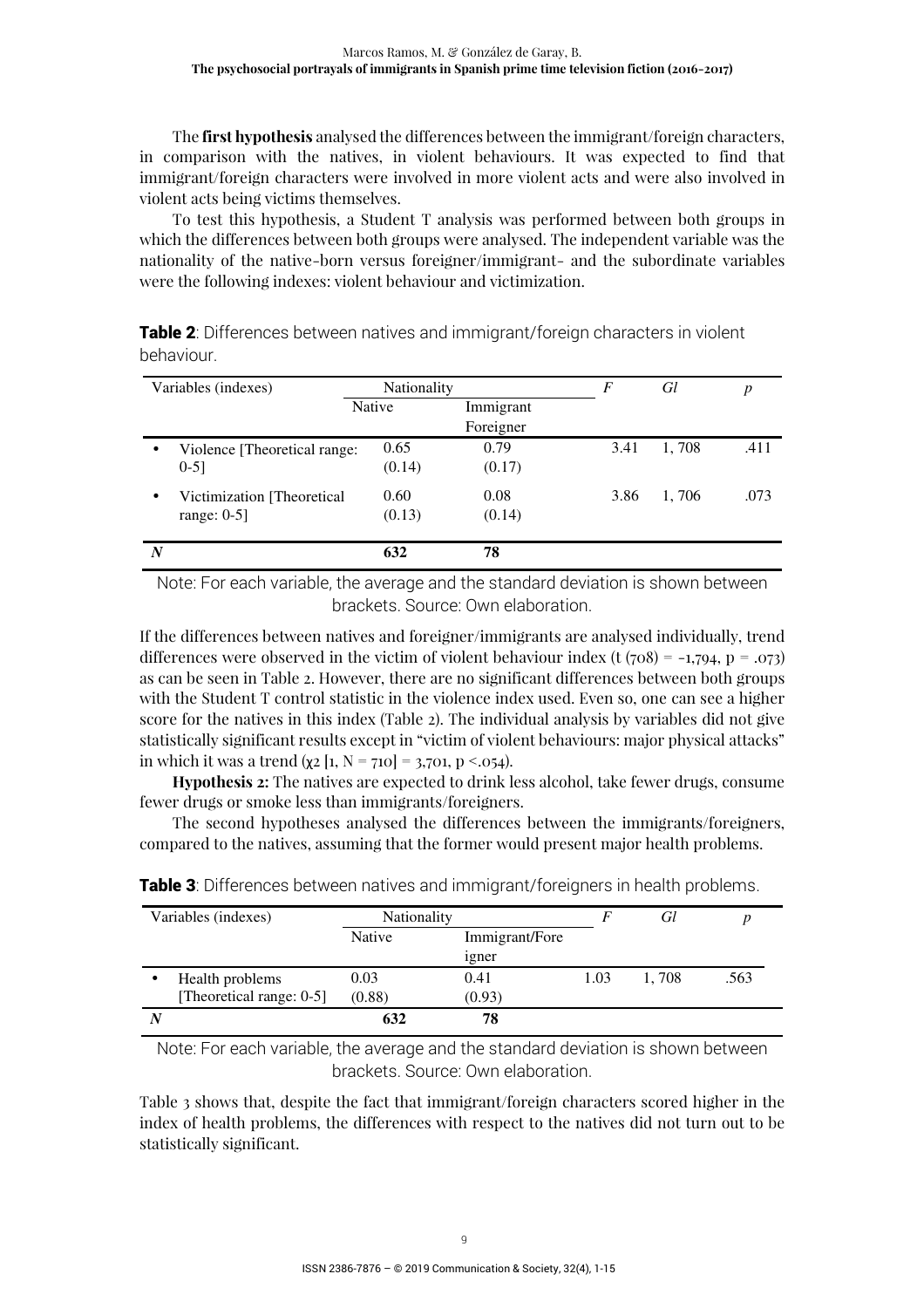The individual analysis by variables did not give statistically significant results either, except in "illegal drug use" ( $\chi$ 2 [1, N = 710] = 4.335, p <.037) and in "smokes tobacco," which offered trend values ( $\chi$ 2 [1, N = 710] = 3.598, p <.058). As can be seen in Table 6, the foreign/immigrant characters consumed more drugs but smoked less than the natives.

**Hypothesis 3:** Statistically significant differences are expected to be found between natives and immigrant/foreigners in the indexes of topics of conversation, presenting the first a greater variety in conversation, that is, natives talk about a greater number of issues that immigrants/foreigners do.

The third hypotheses analysed the differences between the immigrants/foreigners and the natives in conversational richness, with this being understood as a greater number of topics dealt with. To analyse it, an index was the eloquence of the character was created from the sum of the fifteen variables analysed. If the data collected in Table 4 is analysed, there are practically no differences between both groups with the Student T control statistic in the conversational wealth index, only 0.1 separates the data from both groups.

| Variables (indexes) |                                         | Nationality    |                        | F    | Gl    |      |
|---------------------|-----------------------------------------|----------------|------------------------|------|-------|------|
|                     | Native                                  |                | Immigrant<br>Foreigner |      |       |      |
| ٠                   | Eloquence [Theoretical range: 0-<br>151 | 0.16<br>(0.13) | 0.17<br>(0.15)         | 2.51 | 1.699 | .344 |
| $\boldsymbol{N}$    |                                         | 632            | 78                     |      |       |      |

**Table 4:** Differences between natives and immigrants/foreigners in oral expression.

Note: For each variable, the average and the standard deviation is shown between brackets. Source: Own elaboration.

The individual analysis by variables shows statistically significant results in the following values: "Topic of conversation: Health." The relationship between variables was significant  $(x^{2}[1, N = 710] = 6,103, P< .013)$  As natives spoke more about health than immigrants/foreigners; "Topic of conversation: Politics"  $(\chi^2 [1, \mathcal{N} = 709] = 6,450, \cancel{p} < .011)$  immigrants/foreigners spoke more of politics; "Topic of conversation: Racism"  $(\chi^2 \left[1, \mathcal{N} = 708\right] = 46,106, p < .000)$ , as could be expected, the immigrants/foreigners spoke more about racism, as also in "Conversation topic: Immigration"  $(x^{2}[1, N = 710] = 66,841, p < .000)$ ; "Topic of conversation: Sex." It was observed that it was trendy  $(x^{2}[1, N = 708] = 3,183, p < 0,074)$  and foreigners/immigrants talked more about the subject (19.2% compared to 12.1% of natives); "Topic of conversation: Education" a trend value was observed  $(\chi^2 \left[1, \mathcal{N} = 710\right] = 3,205, \ p \leq 0.073)$  being foreigners/immigrants who spoke less of education (3.8% versus 10.1%).

Therefore, the foreign/immigrant characters talked more about sex, politics and immigration, as far as the natives talked more about education and health.

**Hypothesis 4:** native characters are expected to score higher in the indexes of positive personality traits opposite to immigrants/foreigners who will do so in the negative traits.

The fourth hypothesis analyzed the differences between immigrants/foreigners and natives in personality traits. Two values were created to simplify the analysis: Positive personality trait and negative personality trait. Although immigrant/foreign characters scored higher in the value of positive personality traits –and thus lower in negative personality traits- differences with respect to natives did not proved to be statistically significant, as can be seen in table 5.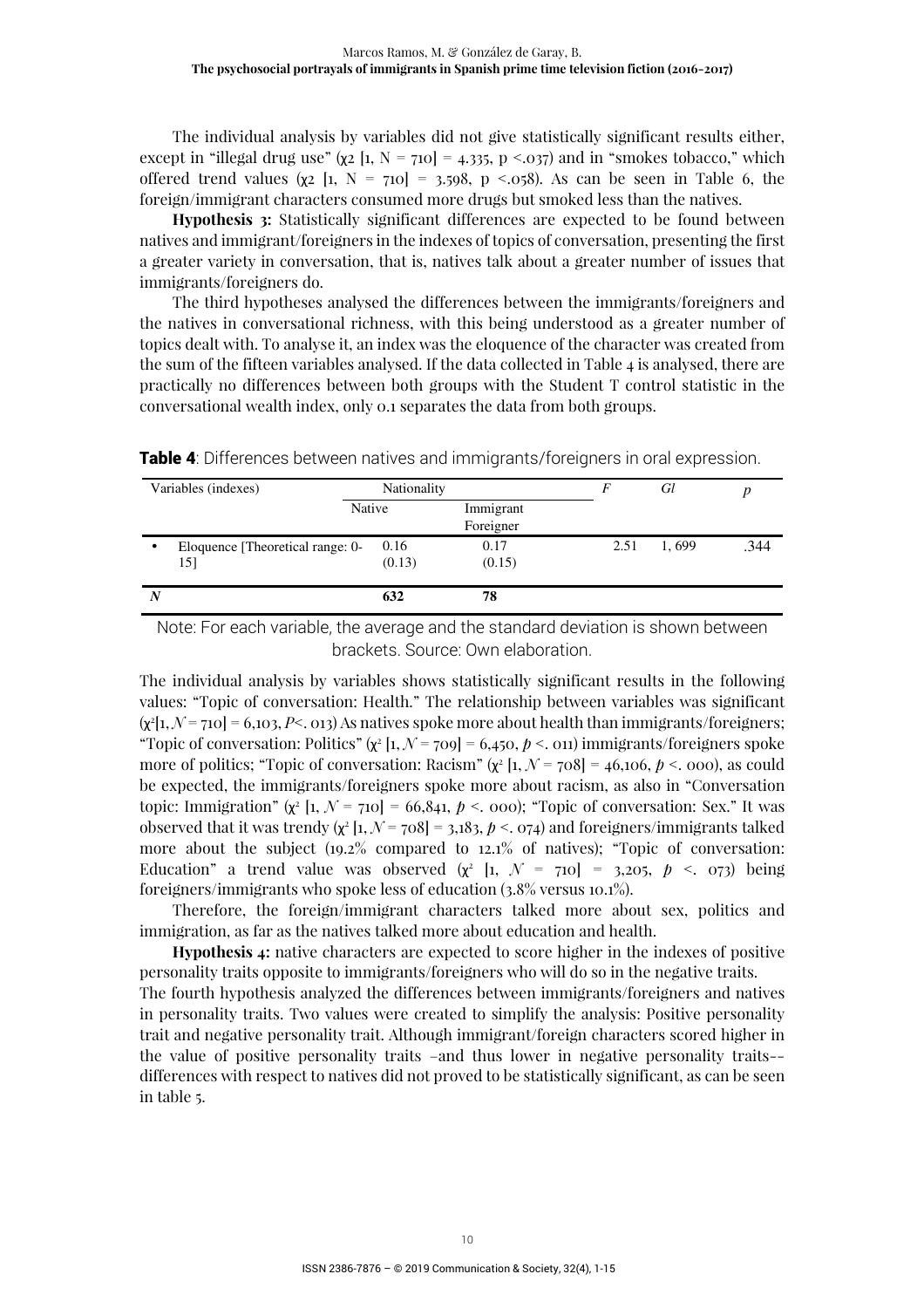|           | Variables (indexes)         |               | Nationality |      | Gl    | p    |
|-----------|-----------------------------|---------------|-------------|------|-------|------|
|           |                             | <b>Native</b> | Immigrant   |      |       |      |
|           |                             |               | Foreigner   |      |       |      |
| $\bullet$ | Positive personality traits | 0.83          | 0.92        | 7.07 | 1,708 | .194 |
|           | [theoretical range: 1-3]    | (0.58)        | (0.70)      |      |       |      |
| ٠         | Negative personality traits | 1.57          | 1.43        | .152 | 1.544 | .259 |
|           | [theoretical range: 1-3]    | (0.79)        | (0.66)      |      |       |      |
| N         |                             | 632           | 78          |      |       |      |

**Table 5:** Differences between natives and foreigners/ immigrants in personality traits.

Note: For each variable, the average and the standard deviation is shown between brackets. Source: Own elaboration.

The individual analysis concluded that the following variables were statistically dependent: "Personality trait: Unfair" ( $\chi^2$  [1,  $\mathcal{N}$  = 710] = 8,766,  $p$  <. 033) immigrants/foreigners were shown as statistically more unfair, "personality trait: intelligent" trend value ( $\chi^2$  [1,  $\mathcal{N}$  = 710] = 6,985,  $p$ <. 072) the natives were less characterized as being intelligent (the trait was not characteristic of the character in the 6.4% of the cases of immigrants/foreigners compared to the 17.6 of the national/autochthonous); "personality trait: high-conflict people"  $(\chi^2 \left[ 1, \mathcal{N} = 710 \right] = 10,679, \phi < 0.11$ 014) immigrants/foreigners were described as being more controversial persons ; "Personality trait: racist"  $(x^{2}[1, N = 710] = 21,571, p < .000)$  surprisingly nationals/locals were portrayed as being less racist; "Personality trait: Seductive"  $(\chi^2 \left[ 1, \mathcal{N} = 710 \right] = 10,644, \mathit{p} < .014)$ immigrants/foreigners were defined as being more seductive "Personality trait: Perverse"(χ 2  $[1, N = 710] = 21314, p < .000$  immigrants/foreigners were characterized as being more perverse.

This leads to the conclusion, that immigrants/foreign characters are portrayed as being more unfair, less intelligent, more high-conflict people, more seductive and more perverse than the natives.

#### 5. Conclusions

In this research, compared to others, we analysed the national fiction aired in prime-time with a large representative sample (26 chapters and 723 characters), which allows the results to be extrapolated and generalized.

Several values were created for this research which aim was to measure as clear as possible the different variables.

Different trends between both groups were observed in the index measuring the extent to which the character was a victim of violent behaviours, The immigrant/ foreign characters were involved to a greater extent in violent behaviours and to a lesser extent they were victims of these, although the statistical analysis carried out showed that it was a trend and not significant, which can be considered good news if it is compared with the data obtained in previous studies (Van Dijk, 2007; Lacalle, 2008; Marcos *et al.*, 2014).

However, if the data is analysed individually, the immigrant/foreigner is the main character performing more violent attacks than the natives, which, in addition, are victims of mayor physical attacks that can cause them death.

Therefore, the image offered in national fiction shows is that of the immigrant / foreign characters being the perpetrators of the violence and the natives being the victims, although this trend, as this study shows, is being reduced compared to previous studies.

The health index was created as a sum of other indexes as alcohol consumption, smoking tobacco, taking drugs, consuming drugs and having problematic eating behaviours. The immigrant/foreign characters showed higher rates compared to natives. Immigrants also had a higher score in the consumption of illegal drugs.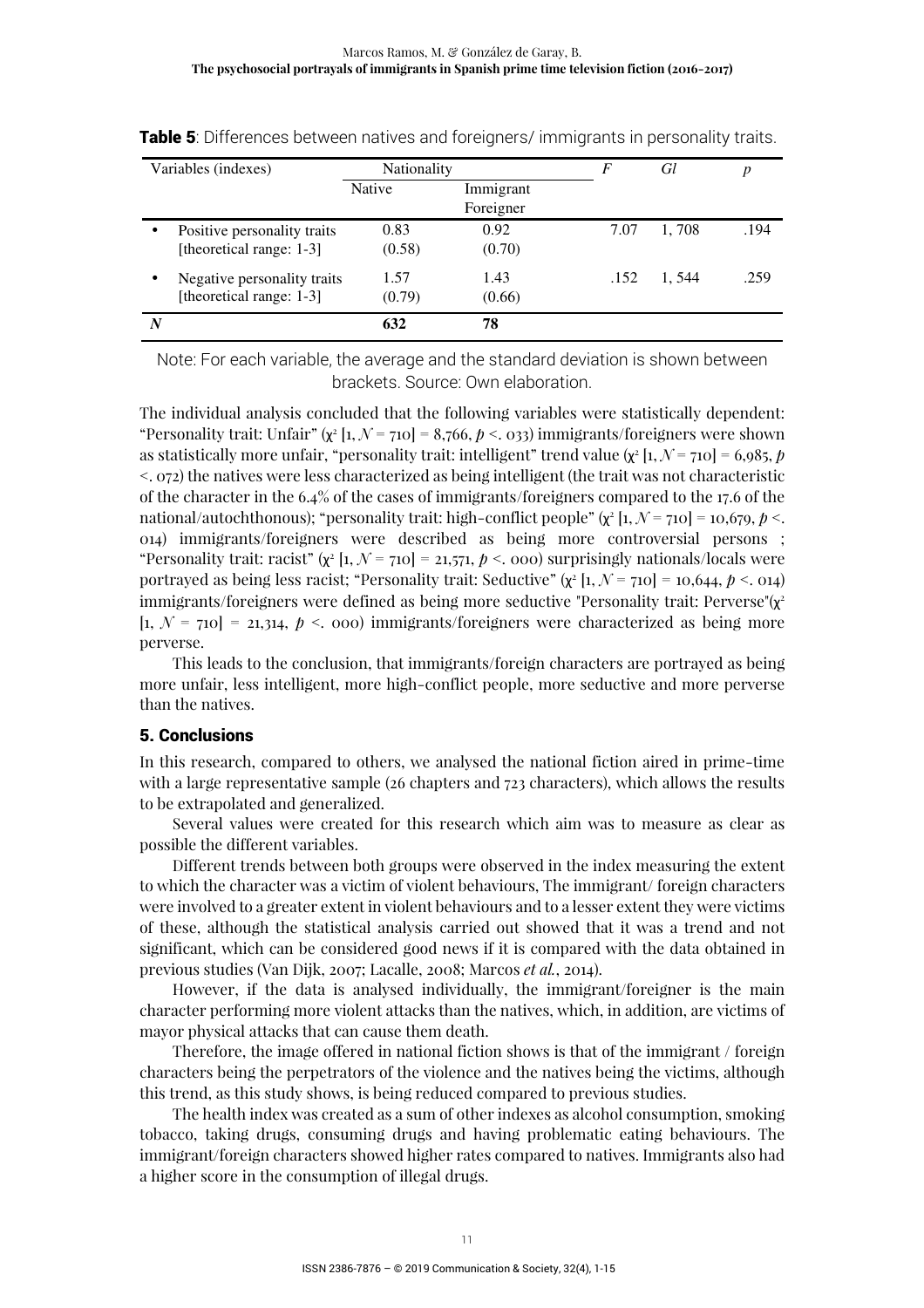Both analysed groups scored in a similar way in eloquence and talked about a variety of topics. The main difference that can be pointed out is that natives spoke more about health (this could be related to the fact that they are more victims of violent behaviours), compared to foreigners/ immigrants who spoke more about politics, racism and immigration, perhaps due to their personal circumstances.

Regarding the characterization of positive and negative personality traits, immigrant/foreign characters scored higher on positive and lower on negative traits. If the results were analysed individually, the statistical analysis carried out showed that the depiction of immigrants/ foreigners in traits as unfair, high-conflict persons, racist, seductive and perverse was significant and the natives were inclined to be characterized as intelligent, seductive and high-conflict persons.

#### 6. Discussion

The study presented can be seen as a continuity of the previous studies carried out in Spain (Igartua, Barrios & Ortega, 2012; Marcos *et al*., 2014). Therefore, the immigrant/foreign character can be analysed in a longitudinal way allowing the overall analysis to be as rewarding as possible. Paying attention to the representation of foreign/immigrant characters in television fiction, especially in national fiction made in Spain, means giving visibility to a group that tends to be hidden.

The results of this study are connecting with others made in this field and with previous studies carried out in the United States and Spain, mainly in relation to the representation of ethnic minorities in television fiction (Mastro & Greenberg, 2000; Mastro & Behm -Morawitz, 2005; Igartua, Barrios & Ortega, 2012; Marcos *et al.*, 2014). These studies showed the underrepresentation of the immigrant/foreign characters, a fact that has also been confirmed in the present study and shows that only 10.7% of the immigrant/foreign characters are present in the sample analysed.

The absence of diversity in television fiction can condition its visibility or social vitality, and in addition make it more difficult to have parasocial contact with the natives for characters with a different background that have a notable presence in Spanish society (Harwood & Anderson, 2002; Ortiz & Harwood, 2007).

It should be taken into account not only for immigrants/foreigners to be represented but also how they are represented, that is, what psycho-social portrayal is given in the media.

As we have seen in this study and in previous ones, the image of immigrants/foreigners given is usually stereotyped (linked to health behaviours such as use of drug and tobacco and violent behaviour) even though they were characterized in greater measured with positive personality traits (even if they were defined mainly with adjectives as unfair, racist and perverse), which can lead to the reinforcement or assimilation of prejudiced attitudes towards immigrants.

The public who in daily life have no contact with immigrants/foreigners and whose only knowledge comes from the national fiction shows analysed in the study may come to think that immigrants/foreigners are violent people who cause harm to the natives. In addition, they may also think that immigrants usually do drugs and are unfair, high-conflict people, racist, seductive and perverse. In this case, the media are offering a biased image of immigrants, due to their media representation, and this may encourage and maintain the prejudice that already exists.

Various investigations have shown that vicarious contact can have a positive impact on the reduction of prejudice and, therefore, favour the establishment of more harmonious relations between people with different ethnic and national backgrounds (Müller, 2009; Igartua, 2010; Park, 2012). Thus, it would be useful to reflect positive interactions or contacts between the natives –social unit– and immigrant/foreign character –the unit excluded–, in fiction shows. A more positive representation of the immigrants/foreigners, to reduce the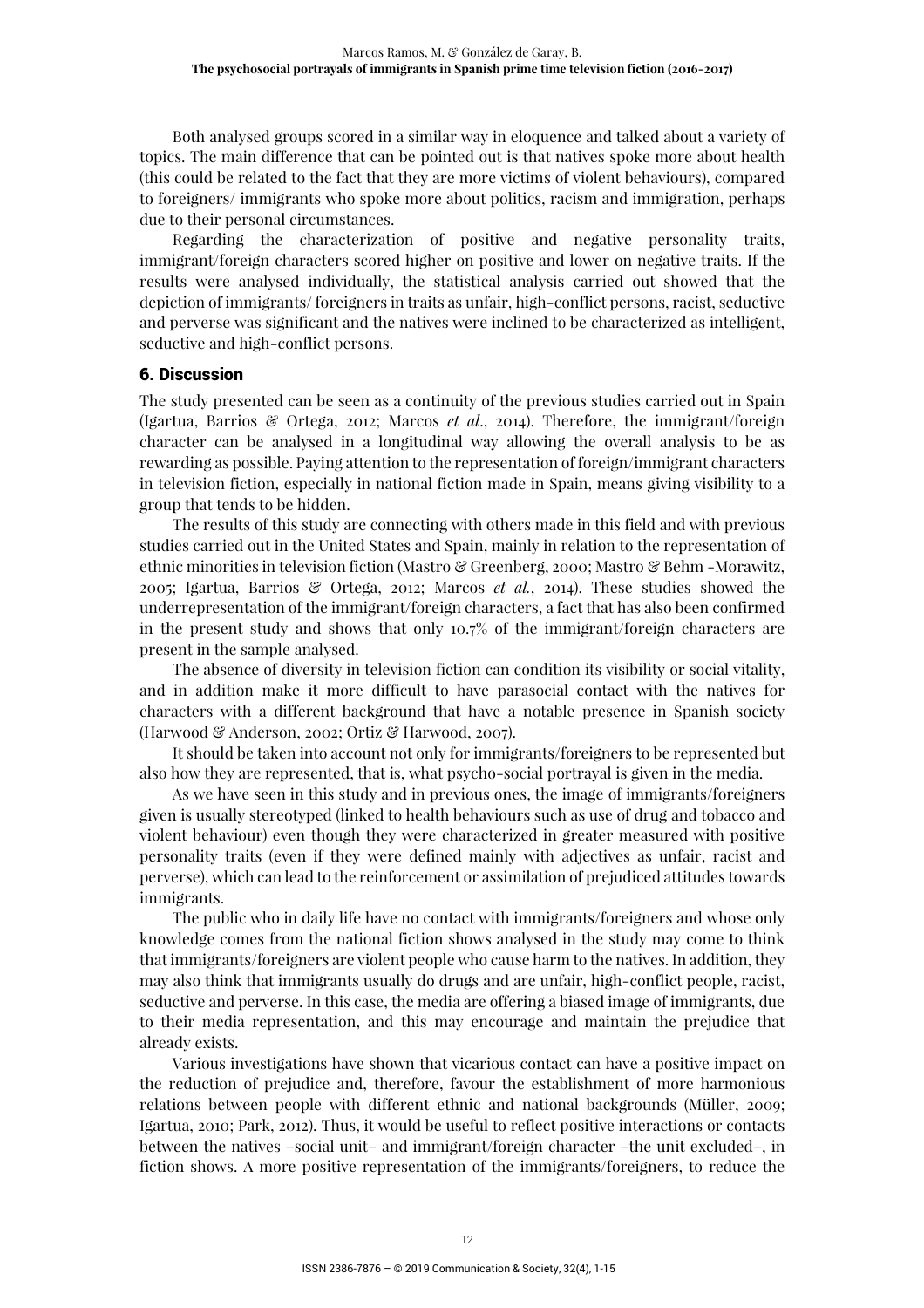negative perception of immigrants/foreigners psycho-social portrayal due to television shows encouraging the improvement of relations between both groups would be a positive contribution to a group that sometimes is considered a threat.

# References

- Álvarez Hernández, C., González de Garay, B. & Frutos, F. J. (2015). Representación de género. Las películas españolas contemporáneas de adolescentes (2009-2014). *Revista Latina de Comunicación Social*, *70*, 934-960. https://www.doi.org/10.4185/RLCS-2015-1079
- Arango, J. (1985). Las 'Leyes de las Migraciones' de E.G. Ravenstein, cien años después. *Revista Española de Investigaciones Sociológicas*, 32, 7-26. https://www.doi.org/10.2307/40183172
- Arango, J. (2010). Después del gran "boom". La inmigración en la bisagra del cambio. En E. Aja Fernández, J. Arango Vila-Belda & J. Oliver i Alonso (Eds.), *La inmigración en tiempos de crisis* (pp. 52-73). Barcelona: Bellaterra.
- Cea D'Ancona, M.ª A. (2004). La activación de la xenofobia en España. ¿Qué miden las encuestas? *Colección Monografías*, nº 210. Madrid: Centro de Investigaciones Sociológicas/Siglo XXI.
- Cea D'Ancona, M.ª A., Valles Martínez, M. (2011). *Evolución del racismo y la xenofobia en España: Informe 2010*. Madrid: Subdirección General de Información Administrativa y Publicaciones, Ministerio de Trabajo e Inmigración.
- Dixon, T. L. & Linz, D. (2000). Overrepresentation and underrepresentation of African Americans and Latinos as lawbreakers on television news. *Journal of Communication*, *50*(2), 131-154. https://www.doi.org/10.1111/j.1460-2466.2000.tb02845.x
- Eberl, J., Meltzer, C. E., Heidenreich, T., Herrero, B., Theorin, N., Lind, F., Berganza. R., Boomgaarden, H. G., Schemer, C. & Strömbäck, J. (2018). The European media discourse on immigration and its effects: A literature review. *Annals of the International Communication Association*, 1-17. https://www.doi.org/10.1080/23808985.2018.1497452
- Entman, R. (1992). Blacks in the news: television, modern racism and cultural change. *Journalism Quarterly*, *69*(2), 341-361. https://doi.org/10.1177/107769909206900209
- Galán, E. (2006, julio 24). La representación de los inmigrantes en la ficción televisiva en España. Propuesta para un análisis de contenido. El Comisario y Hospital Central. *Revista Latina de Comunicación Social*, *61*. Retrieved from http://www.ull.es/ publicaciones/latina/200608galan.htm
- Gaertner, S. L. & Dovidio, J. F. (1986). The aversive form of racism. In J. F. Dovidio & S. L. Gaertner (Eds.), *Prejudice, discrimination, and racism* (pp. 61-89). Orlando, FL: Academic Press.
- Harwood, J. & Anderson, K. (2002). The presence and portrayal of social groups on primetime television. *Communication Reports*, *15*(2), 81-97. https://www.doi.org/ 10.1080/08934210209367756
- Igartua, J. J. (2006). *Métodos cuantitativos de investigación en comunicación*. Barcelona: Bosch.
- Igartua, J. J. (2010). Identification with characters and narrative persuasion through fictional feature films. *Communications. The European Journal of Communication Research*, *35*(4), 347-373. https://www.doi.org/10.1515/comm.2010.019
- Igartua, J. J., Barrios, I. M. & Ortega, F. (2012). Analysis of the Image of Immigration in Prime Time Television Fiction. *Comunicación y sociedad*, *2*, 5-28.
- Igartua, J. J., Del Río, P., Álvarez, A., García, L. C., García, F. J., Garrachón, L. & Yáñez, E. (1998). Indicadores culturales y construcción de estereotipos en films de ficción. *Comunicación y Cultura, 5*(6), 43-56. https://www.doi.org/10.1174/113839598322029032
- Igartua, J. J. & Frutos, F. J. (2016). Procesos de recepción y efectos socio-cognitivos de películas sobre inmigración. El papel moderador del prejuicio hacia inmigrantes. *Migraciones, 40*, 33-61.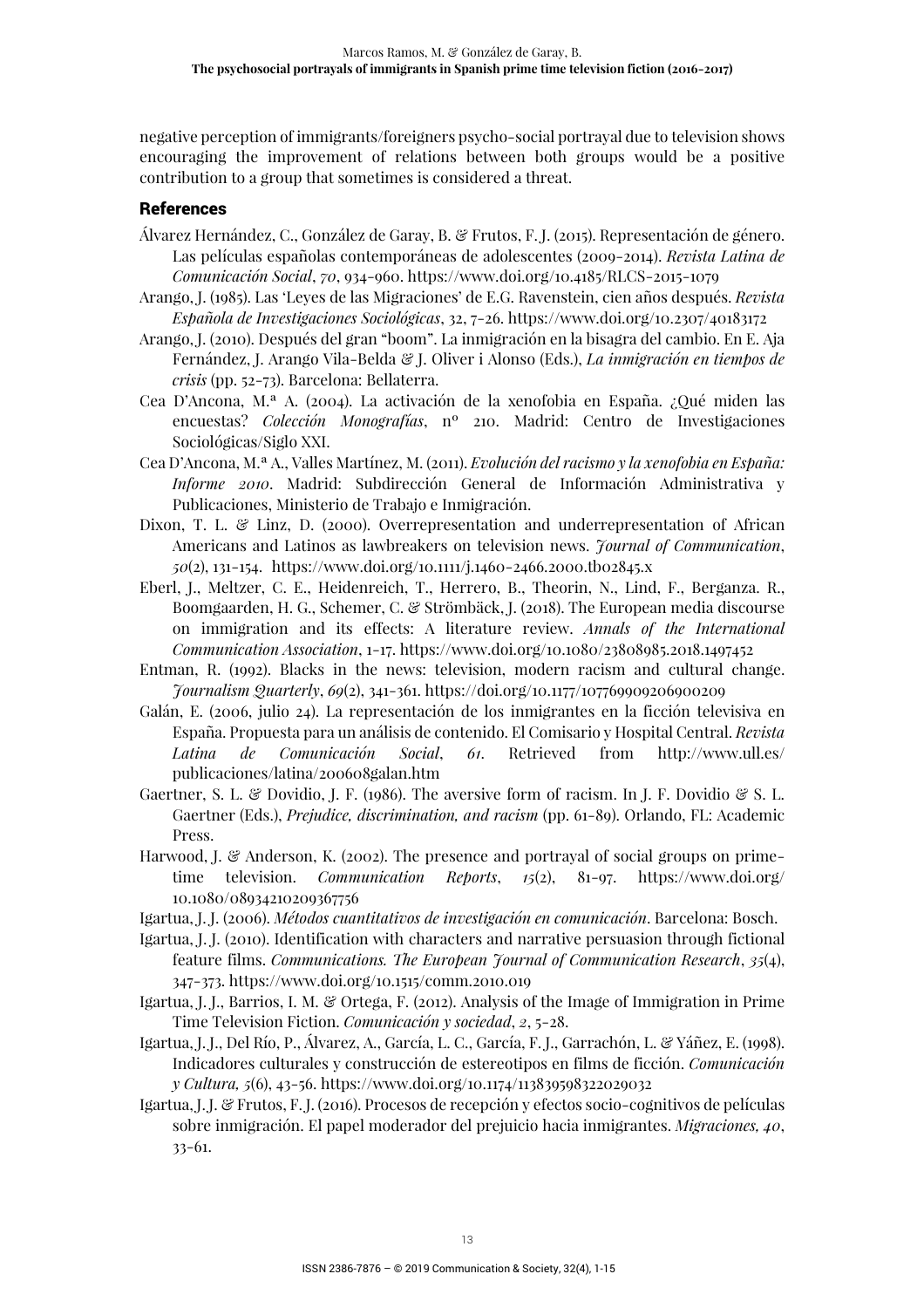- Igartua, J., Marcos, M., Alvidrez, S. & Piñeiro, V. (2013). Ficción audiovisual, inmigración y prejuicio. In Granados Martínez, A. (Ed.), Las representaciones de las migraciones en los medios de comunicación (pp. 157-177). Madrid: Trotta Editorial.
- Igartua, J. J., Muñiz, C. & Cheng, L. (2005). La inmigración en la prensa española. Aportaciones empíricas y metodológicas desde la teoría del encuadre noticioso. *Migraciones*, *17*, 143- 181.
- Igartua, J. J., Muñiz, C., Otero, J. A. & De la Fuente, M. (2007). El tratamiento informativo de la inmigración en los medios de comunicación españoles. Un análisis de contenido desde la Teoría del Framing. *Estudios sobre el Mensaje Periodístico*, *13*, 91-110.
- Igartua, J. J., Otero, J. A., Muñiz, C., Cheng, L. & Gómez, J. (2007) Efectos cognitivos y afectivos de los encuadres noticiosos de la inmigración. In J. J. Igartua y C. Muñiz (Eds.), *Medios de comunicación, Inmigración y Sociedad* (pp. 197-232). Salamanca: Ediciones Universidad de Salamanca.
- INE (2017, junio 29). Cifras de Población a 1 de enero de 2017 Estadística de Migraciones 2016 a 29 de junio de 2017. Nota de prensa. Instituto Nacional de Estadística, Madrid, 2017. Retrieved from http://www.ine.es/prensa/cp\_2017\_p.pdf
- Kantar Media. (2018). Retrieved from https://www.kantarmedia.com/es
- Koeman, J., Peeters, A. & D'Haenes, L. (2007). Diversity Monitor 2005. Diversity as a quality aspect of television in the Netherlands. *Communications*, *32*, 97-121. https://www.doi.org/ 10.1515/COMMUN.2007.005
- Krippendorff, K. (1990). *Metodología de análisis de contenido. Teoría y práctica*. Barcelona: Paidós Comunicación.
- Lacalle, C. (2008). *El discurso televisivo sobre la inmigración. Ficción y construcción de identidad.*  Barcelona: Ediciones Omega.
- Lippman, W. (1922). *Public opinion*. Nueva York: Harcourt, Brace and World.
- Lovejoy, J., Watson, B. R., Lacy, S. & Riffe, D. (2016). Three decades of reliability in communication content analyses: Reporting of reliability statistics and coefficient levels in three top journals. *Journalism & Mass Communication Quarterly*, *93*(4), 1135-1159. https://www.doi.org/10.1177/1077699016644558
- Marcos, M., Igartua, J. J., Frutos, F. J., Barrios, I., Ortega, F. & Piñeiro, V. (2014). La representación de los personajes inmigrantes en los programas de ficción. *Vivat Academia*, *0*(127), 43-71. https://www.doi.org/10.15178/va.2014.127.43-71
- Martínez Lirola, M. (2017). Linguistic and visual strategies for portraying immigrants as people deprived of human rights. *Social Semiotics*, *27*(1), 21-38. https://www.doi.org/10.1080/ 10350330.2015.1137164
- Mastro, D. & Behm-Morawitz, E. (2005). Latino representation on primetime television. *Journalism and Mass Communication Quarterly*, *82*(1), 110-130. https://www.doi.org/ 10.1177/107769900508200108
- Mastro, D. & Greenberg, B. S. (2000). The portrayal of racial minorities on prime time television. *Journal of Broadcasting and Electronic Media*, *44*(4), 690-703. https://www.doi.org/10.1207/s15506878jobem4404\_10
- McConahay, J. B., Hardee, B. B. & Batts, V. (1981). Has racism declined in America? It depends upon who is asking and what is asked. *Journal of Conflict Resolution*, *25*, 563-579. https://www.doi.org/10.1177/002200278102500401
- Müller, F. (2009). Entertainment anti-racism. Multicultural television drama, identification and perceptions of ethnic threat. *Communications*. *European Journal of Communication Research*, *34*(3), 239-256. https://www.doi.org/10.1515/COMM.2009.016
- Neuendorf, K. A., Gore, T. D., Dalessandro, A., Janstova, P. & Snyder-Suhy, S. (2010). Shaken and stirred: A content analysis of women's portrayals in James Bond films. *Sex Roles*, *62*(11-12), 747-761.